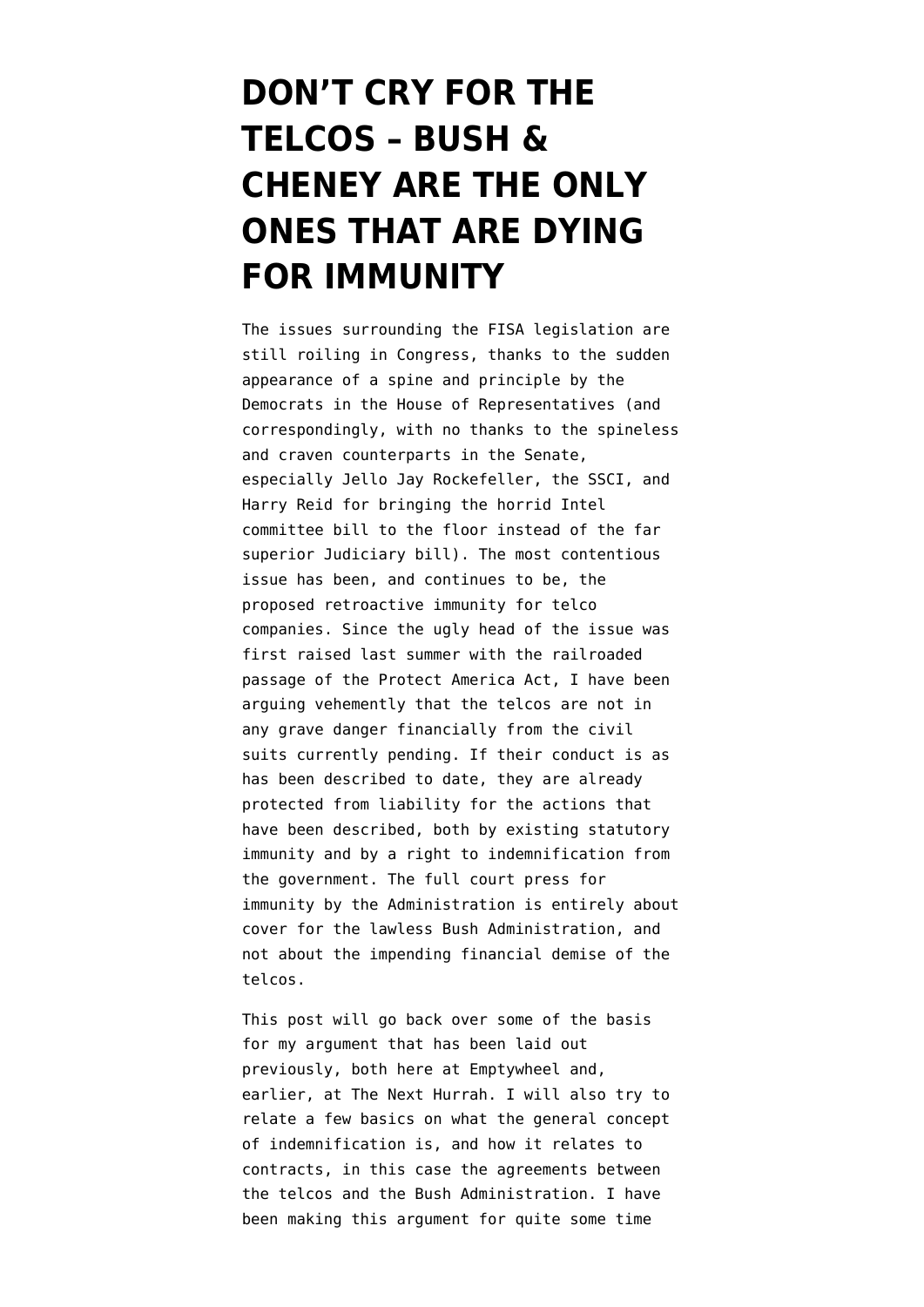now, since last August, and have yet to have anybody put a significant dent in it; but it is no good if it cannot hold up to scrutiny. In that regard, I have posited my theory to several other lawyers expert in the field of governmental/Fourth Amendment litigation, including some extremely knowledgeable on the very civil suits at issue here, and all have agreed with the validity of my premise.

The Argument: The Bush Administration, with the help of telco providers (telelphone, cellphone, internet and other communication providers) engaged in massive wiretapping and datamining efforts, ostensibly to protect the United States from attack by terrorists. The legality of much of these programs has been questioned in many fora, but the germane ones for the immunity demand by the Administration are the civil suits that have been filed against both the telcos and the government that are currently pending in Federal courts. There are a handful of different suits out there (40 is a number that has been used, but some have been consolidated); the best known are the [Hepting v. AT&T](http://www.eff.org/cases/hepting) case being prosecuted by the [EFF](http://www.eff.org/about) and the [al-Haramain](http://www.washingtonpost.com/wp-dyn/content/article/2006/03/01/AR2006030102585.html) case. Under both traditional tort theories, as well as specific statutory provisions under FISA and related statutes, monetary damages are sought by the plaintiffs. These suits are not just critical for the individual plaintiffs, but due to the refusal of the Bush Administration to be honest and forthright about what spying they are doing on the American public, and the refusal of Congress to demand answers and accountability on the same, the civil suits are pretty much the only vehicle that the American public, and posterity, have for finding the truth about what has been both done to them and in their name. The Administration now, of course, wants to [close off this avenue of discovery and](http://www.whitehouse.gov/news/releases/2008/02/20080215-10.html) [accountability](http://www.whitehouse.gov/news/releases/2008/02/20080215-10.html) for their nefarious actions through the immunization of the telcos for their acts (which would result in dismissal of the civil suits).

First off, lets be honest; you don't need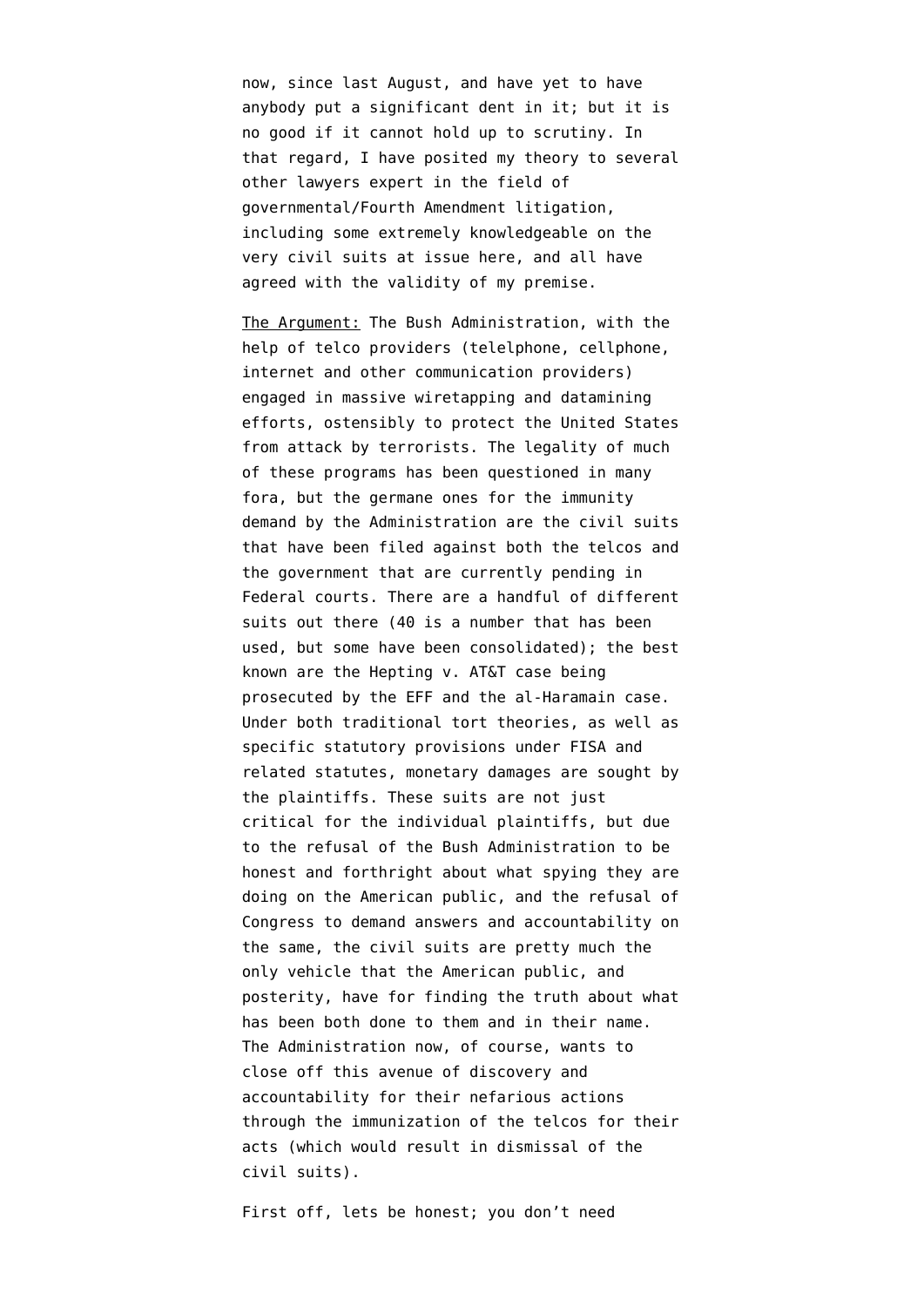immunity for legal and proper conduct. In this regard, telcos are already specifically protected and "immunized" from liability for anything they did that was even remotely legal and performed under the broad provisions of FISA ([50 USC 1801 et. seq.](http://www.law.cornell.edu/uscode/uscode50/usc_sup_01_50_10_36_20_I.html)), the general criminal wiretapping statutes [\(18 USC 2510 et. seq.,](http://www.law.cornell.edu/uscode/html/uscode18/usc_sup_01_18_10_I_20_119.html) [specifically 18 USC 2520\)](http://www.law.cornell.edu/uscode/html/uscode18/usc_sup_01_18_10_I_20_119.html), the Communications Act [\(47 USC et. seq., specifically 47 USC 605](http://www.law.cornell.edu/uscode/html/uscode47/usc_sup_01_47.html)) and the Stored Communications Act [\(18 USC 2701](http://www4.law.cornell.edu/uscode/18/pIch121.html) [et. seq., specifically 18 USC 2707 and 2712](http://www4.law.cornell.edu/uscode/18/pIch121.html)). There is already, by existing law, no liability for any conduct undertaken, by either the telcos or the government, in compliance with these statutes. So, make no mistake about it, it is blatantly *illegal* behavior (and NOT good faith legal behavior), performed at the Bush Administration's *demand and direction*, for which the immunity is being sought.

Okay, but many, including, seemingly, members of the SSCI and witnesses (see [here](http://emptywheel.firedoglake.com/2008/02/18/fisa-and-the-warrantless-wiretap-briefings/#comment-53510) and [here\)](http://emptywheel.firedoglake.com/2008/02/18/fisa-and-the-warrantless-wiretap-briefings/#comment-53524) argue that the telcos were not operating under statutory "safe harbor" provisions as described in the last paragraph. So, what if the telcos engaged in behavior outside of said "safe harbor" statutory provisions that turned out to be illegal behavior, but did so in response to to heated demands from the Bush Administration, and with assurances by the Administration that there was a legal basis and dire necessity; shouldn't they be entitled to immunity from massive civil liability damages for that conduct? No; that is where the indemnification portion of the argument kicks in. Indemnification is the act of supplying [indemnity in a contract:](http://legal-dictionary.thefreedictionary.com/indemnification)

> An indemnity contract arises when one individual takes on the obligation to pay for any loss or damage that has been or might be incurred by another individual. The right to indemnity and the duty to indemnify ordinarily stem from a contractual agreement, which generally protects against liability, loss, or damage.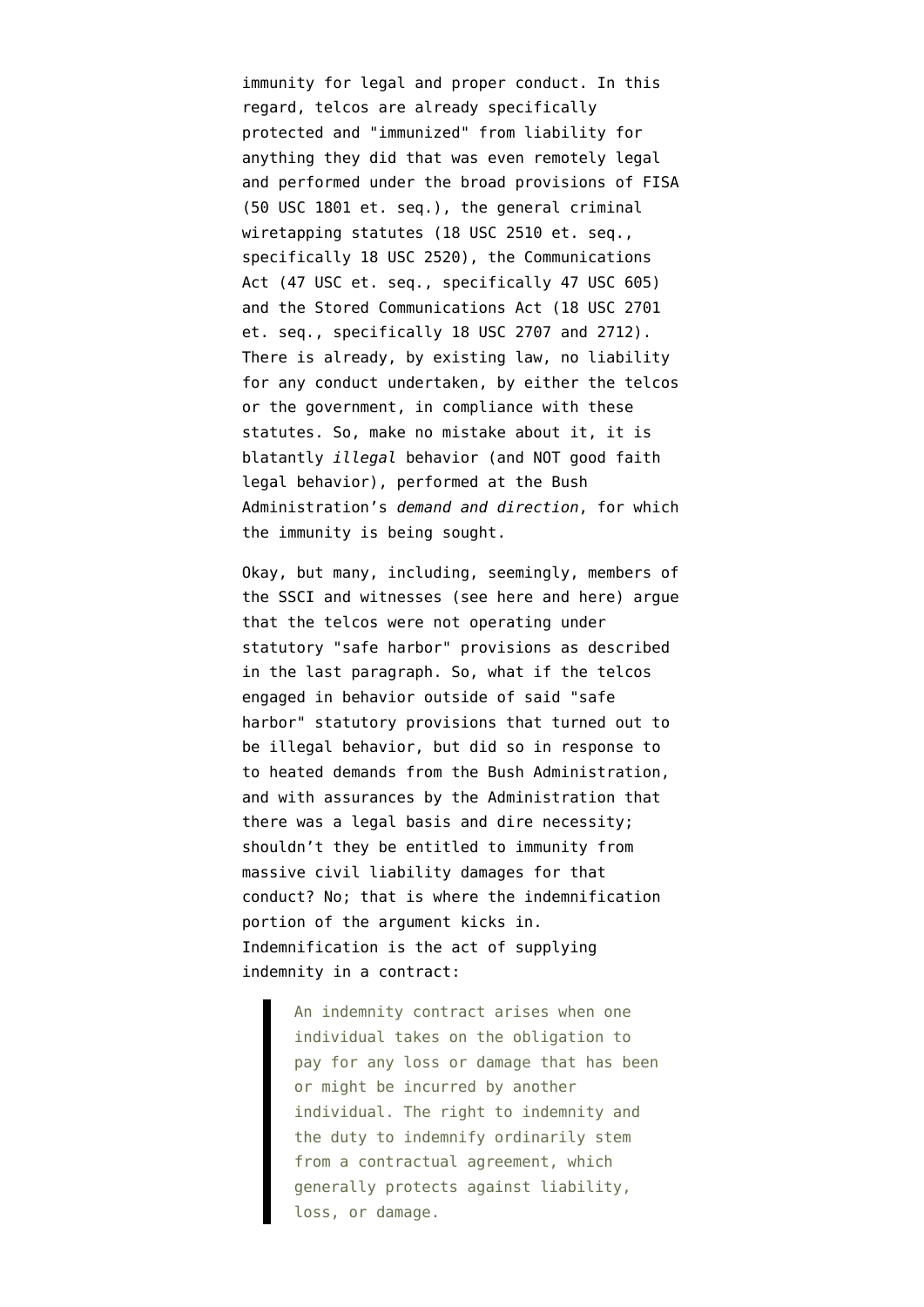It is my contention that the telcos have just such indemnification agreements with the Administration/government, that we do not know about because they are classified and hidden, that so protect them for any liability and losses resulting from the litigation they are faced with; thus they do not need immunity to protect them from potential liability verdicts, they are already covered. Telcos have some of the best attorneys and legal departments in the world, and they also recruit heavily from the upper echelons of the Department of Justice (see, for instance: [William Barr](http://en.wikipedia.org/wiki/William_Barr_%28American_Attorney_General%29) and [Peter](http://thenexthurrah.typepad.com/the_next_hurrah/2007/09/the-united-stat.html) [Keisler,](http://thenexthurrah.typepad.com/the_next_hurrah/2007/09/the-united-stat.html) who is now, of course, conveniently back in the DOJ leadership). Simply put, telco legal departments are huge, experienced, and cutthroat competent. They did not fall off the turnip truck last night, nor any other night; and they have been dealing with wiretapping issues for law enforcement and national security concerns since the telephone came into use. As someone that has had dealings with such entities regarding bad/illegal wiretaps, I can attest that they *always* protect themselves vis a vis the governmental entity they are working for and are not shy about the use of indemnity provisions.

Okay, but is there any basis for the Administration having given such an indemnification agreement to the telcos in such an unusual national security scenario and with such massive potential exposure? [Yes, indeed](http://www.law.fsu.edu/library/admin/acus/305882.html) that is exactly where such agreements are contemplated (see, also, [here](http://www.itaa.org/es/docs/ombattach.pdf)). As a perusal of the links will exhibit, the President has the authority under [50 USC 1431 et seq.](http://www.law.cornell.edu/uscode/html/uscode50/usc_sup_01_50_10_29.html) to authorize exactly the type of immunity agreements that are described herein, and, furthermore, to promulgate specific rules (including secrecy and classification, see [50 USC 1433\)](http://www.law.cornell.edu/uscode/html/uscode50/usc_sec_50_00001433----000-.html) for their implementation. Now, it should be noted that one of the provisions of 50 USC 1431 is notification of Congress, specifically the respective Armed Services Committees, if the amount in question exceeds 25 million dollars. It will be interesting to see if this was, in fact, done or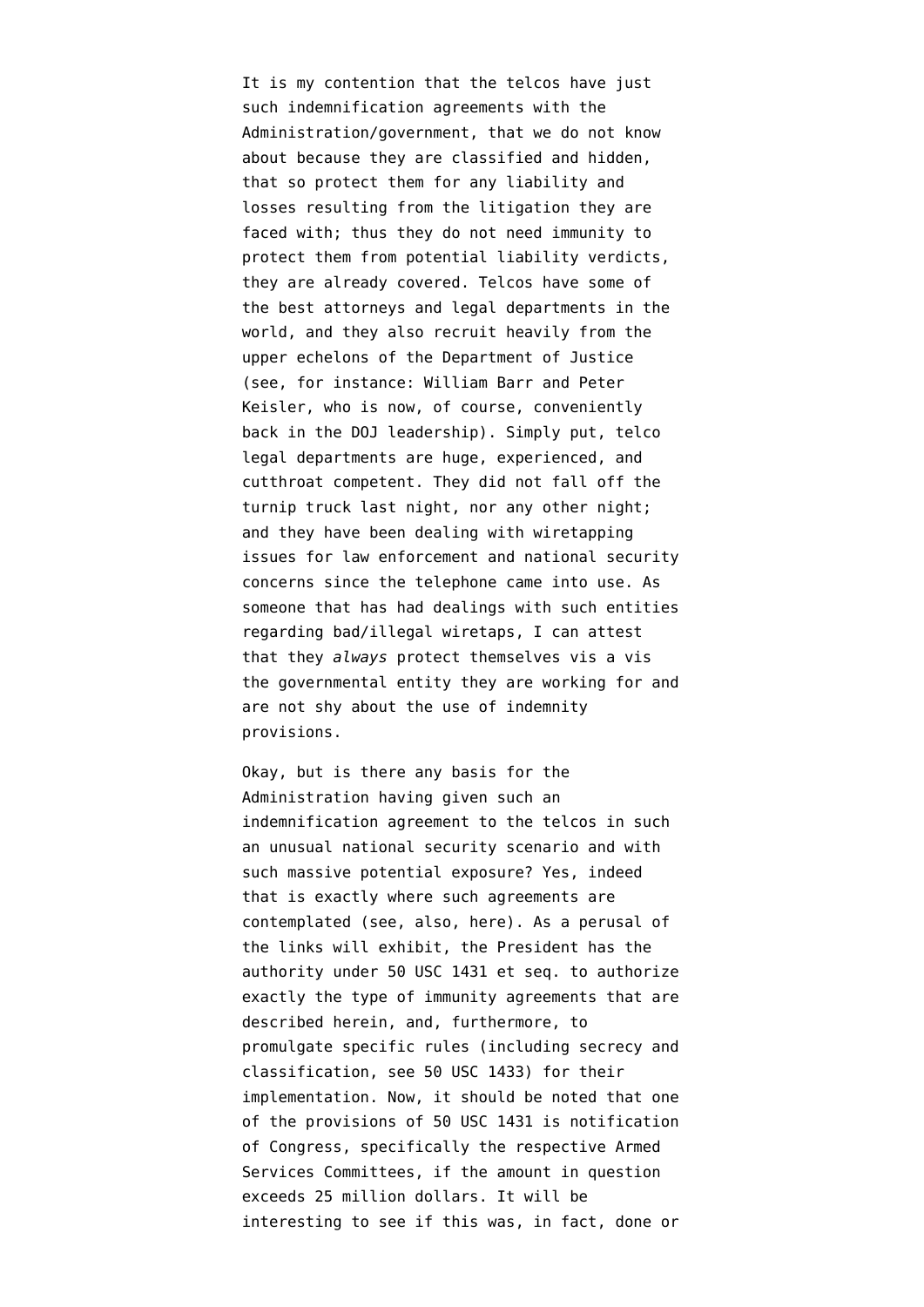if the Administration disingenuously took the position that there was not yet an amount in controversy because there was not yet any known or set amount of indemnified liability (which is my bet under both a reading of 1431 and 1432(f)) and has kept this under their belt with the exception of limited disclosure to the Gang of Four/Gang of Eight as discussed [here](http://emptywheel.firedoglake.com/2008/02/18/fisa-and-the-warrantless-wiretap-briefings/). In either case, this is potentially an explanation for why even the Democratic Congressional leadership has been compliant in ramming through passage of immunity; they don't want the public to find out that they signed off on massive liability to be paid out of taxpayer's pockets.

What if the telcos failed to get such indemnification agreements, or alternatively, they did but the agreements were informal or the government refused to honor them? For the reasons stated above, this is next to impossible to believe; the telcos and their legal departments are simply too tough, experienced and savvy to not have covered themselves. In the unlikely event this did turn out to be the case, however, the telcos still have the right to file a claim against the government for their losses incurred as a result of good faith reliance on the Administration's assertions and demands. Such a claim would most likely be brought pursuant to the [Tucker Act](http://en.wikipedia.org/wiki/Tucker_Act) as it would arise pursuant to contract or quasi-contract; although a creative litigator could surely plead other conceivable bases as well.

Conclusion: For the foregoing reasons, the telcos are already protected by the immunity of existing statutory safe harbor provisions for legal conduct requested by the Administration and will have indemnity for other acts demanded by the Administration. I respectfully submit that the telcos are already sufficiently protected from the Spectre (some pun intended) of massive financial peril of the existing civil lawsuits; and that the only real reason for the desperate push for immunity is panic among Administration officials that their craven illegality will be exposed and they will be held